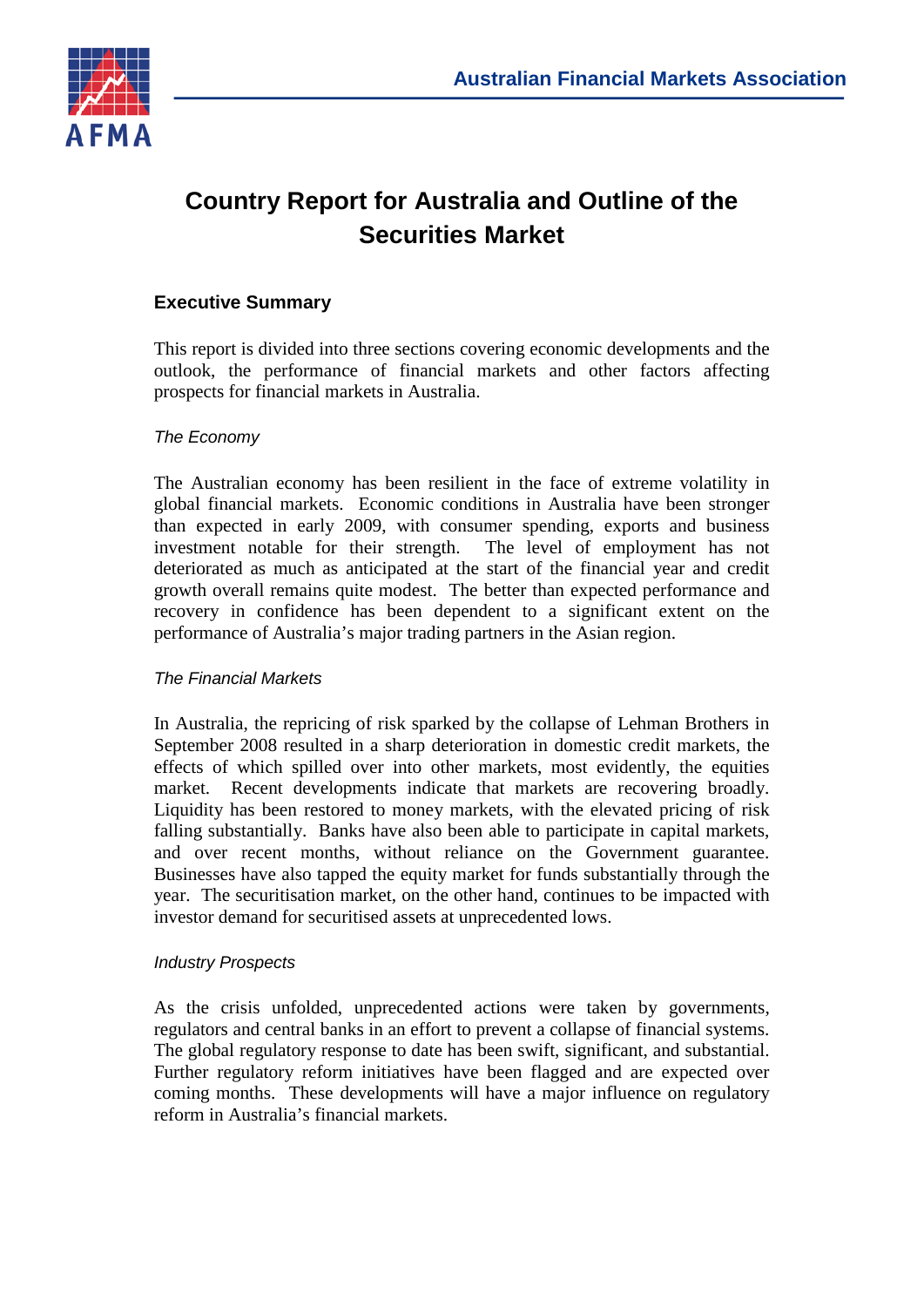# **1. The Economy**

Taking into consideration the unprecedented falls in world output and extreme volatility in financial markets since late 2008, the Australian economy has performed relatively well in the 2008-09 financial year. The economy has weathered severe uncertainty in global financial markets due to the health of the domestic financial sector. With concerted action by governments worldwide to increase confidence in the financial system, a further downturn is not expected within the near future.

**Economic Conditions and Outlook**

| Fiscal year $-12$ months to end-June | 2005-06 | 2006-07 | 2007-08 | 2008-09 | 2009-10# |
|--------------------------------------|---------|---------|---------|---------|----------|
| Economic growth (GDP, %)             | 3.0     | 3.3     | 3.7     | 1.0     | (0.5)    |
| Private consumption growth (%)       | 2.6     | 4.0     | 4.0     | 1.4     | (0.3)    |
| Business investment growth (%)       | 15.9    | 6.7     | 15.4    | 6.8     | (18.5)   |
| Balance of payments                  |         |         |         |         |          |
| Current a/c deficit (% of GDP)       | 5.4     | 5.6     | 6.4     | 3.2     | 5.3      |
| AUD/USD (year-end)                   | 0.7433  | 0.8487  | 0.9626  | 0.8114  | n/a      |
| Inflation (yearly growth, %)         |         |         |         |         |          |
| - Consumer price index               | 4.0     | 2.1     | 4.5     | 1.5     | 1.8      |
| - Underlying rate of CPI             | 2.4     | 2.6     | 4.2     | 2.5     | n/a      |
| Employment growth (yearly growth, %) | 2.4     | 2.8     | 2.4     | (0.2)   | (1.5)    |
| Unemployment rate (June quarter, %)  | 4.8     | 4.3     | 4.2     | 5.7     | 8.3      |
| Wage price index (yearly growth, %)  | 4.1     | 4.0     | 4.2     | 3.8     | 3.3      |

#### **Table 1**

Forecast (#) average year outcome for *each* item; from the Commonwealth (Federal) Government 2009-10 Budget.

# **1.1 Economic Growth**

The Australian economy grew at a rate of 1 per cent in the 2008-09 financial year. This is compared with a gross domestic product (GDP) growth of 3.7 per cent the previous year. The contraction in the economy for the first time in 8 years in the December quarter contributed to the lower than average rate of growth. Shrinking domestic output is consistent with the contraction in world economic growth within the recent financial market downturn which has severely impacted global credit markets, market confidence and consumer demand. The Australian economy has fared well in comparison to the zero growth or contraction experienced by other economies.

The significant fall in world output demonstrates the strong linkages between financial markets and the real economy. The relative strength of the Australian economy is attributable to the health of the domestic financial sector, with the major Australian banks continuing to report solid profits over this period. These institutions were well capitalised leading up to the financial crisis, and continue to hold high credit ratings with the largest four banks maintaining their AA ratings.

The economy, weighed down by continued conservatism in consumption and business investment, is expected to contract in real terms by 0.5 per cent in 2009- 10, compared with forecast contraction of the world economy of 1.5 per cent in 2009. Domestic economic recovery is expected in 2010-11, with a forecasted growth rate of 2.25 per cent.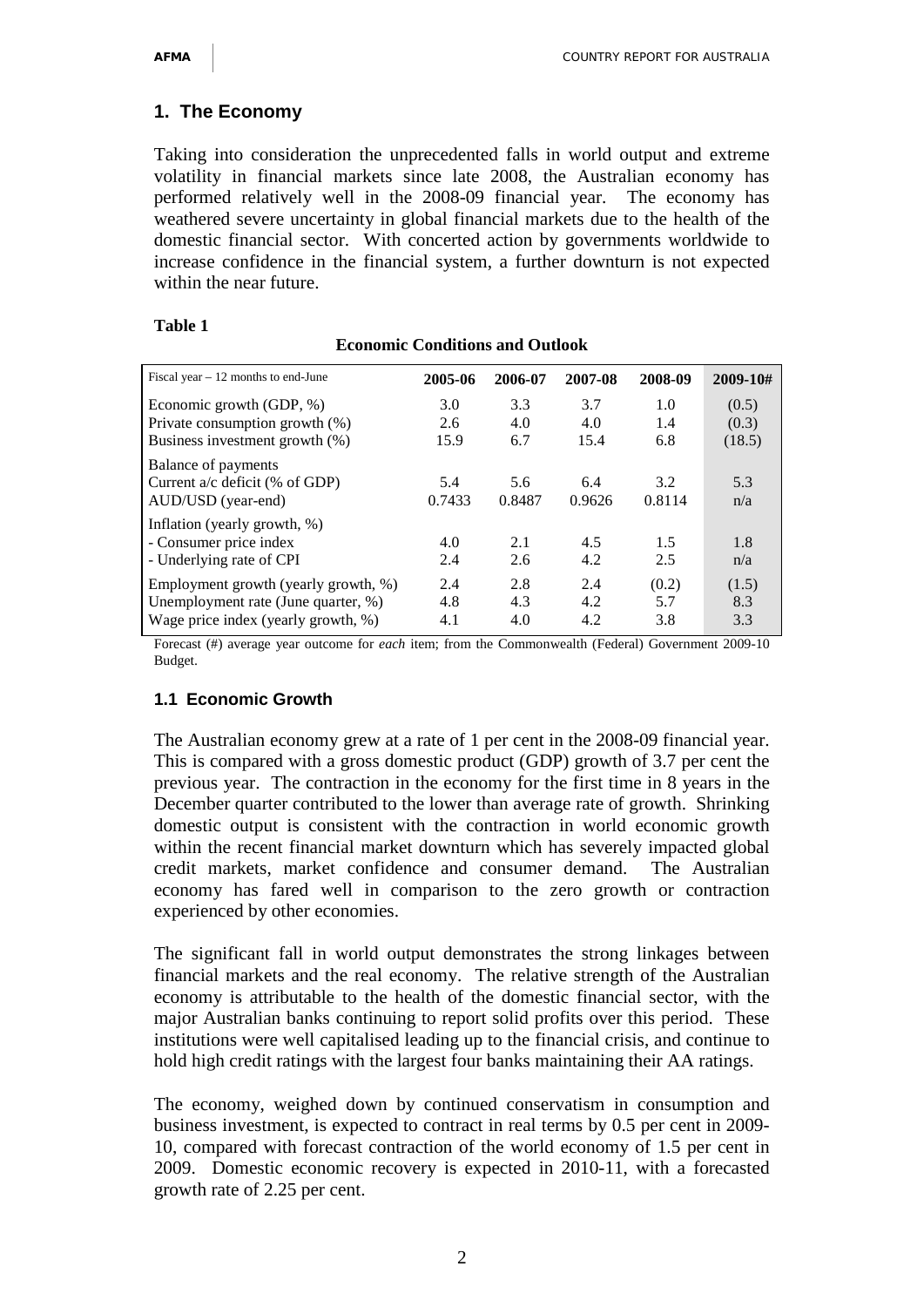The medium term expectation of a broad-based recovery in output is supported by recent economic data that suggests the downturn has bottomed. The IMF has accordingly raised the outlook for global economic growth for 2010 by 0.6 percentage points to 2.5 per cent. The estimated growth rate for this period is slightly higher for Australia's major trading partners at 3 per cent.

## **Graph 1**



The possibility of further weakness in the global financial system presents a risk to this outlook. However, the significance of global policy responses has reduced the likelihood of another downturn within the short to medium term. This, in conjunction with the possibility of an earlier recovery in China, could provide for better outcomes than that forecasted. On the other hand, a quicker than expected recovery may be hampered by instability created by the recent significant build up in public debt globally, as well as continued sluggishness in global demand.

#### **1.2 Political Developments**

Since the new Labor Government was elected into office in November 2007, it has had to move quickly to implement measures to support the financial sector and the economy more broadly. Of significance, the Government moved in line with other governments in October 2008 by guaranteeing the wholesale funding of Australian financial institutions. The Government has also guaranteed all deposits held with Australian financial institutions.

At the same time as the implementation of these measures to support the financial sector, the Government is also undertaking a broad review of financial market regulation. In line with international policy measures to strengthen global financial stability, domestic regulatory reform is underway on enhancing market transparency, retail investor participation in complex products and the broader framework for regulating over-the-counter (OTC) markets.

# **1.3 Exchange Rates**

The Australian dollar depreciated sharply against the USD at the beginning of the year, reaching a trough in March 2009. Since then, the AUD has appreciated strongly against the USD, rising by 33 per cent. In line with this movement against the USD, the currency also appreciated against other major currencies,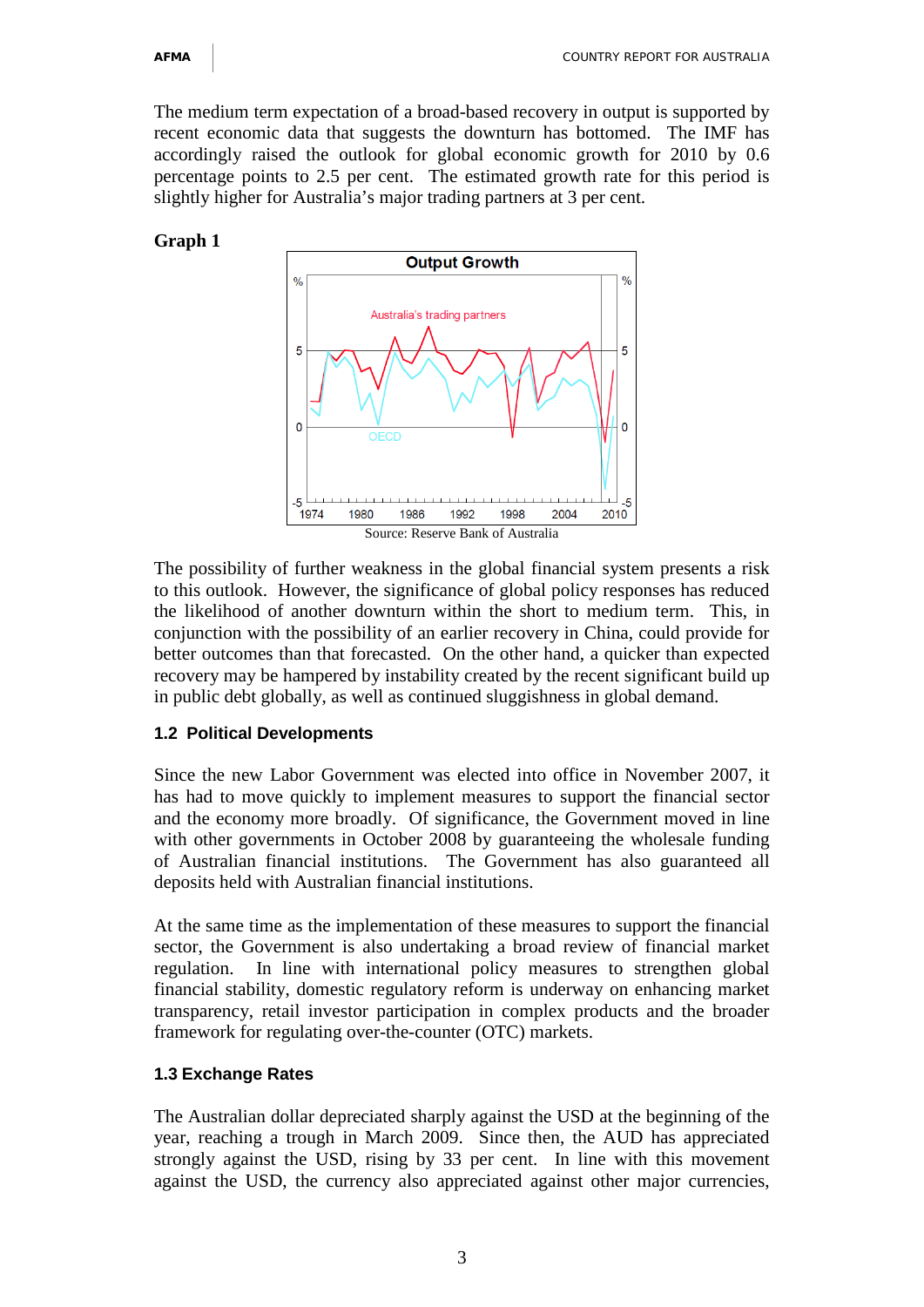including the Sterling (up by 11 per cent), Euro (up by 16 per cent) and Yen (up by 29 per cent).

The currency has recently been supported by strength in commodity prices, as well as announcements by major economies of quantitative easing policies. With many policy rates at or close to zero per cent, the Australian policy rate of 3 per cent is attractive to investors undertaking carry trades.

**Graph 2**



On a trade-weighted basis, the AUD has appreciated by 22 per cent from the trough in March, and is currently 12 per cent above the post-float average. The AUD traded in a relatively wide range towards the latter part of 2008, with volatility reaching unprecedented levels in October 2008. Volatility of the dollar against the USD has since fallen, but remains above the long-run average.

#### **1.4 Consumption and Investment**

Private consumption rose by 1.4 per cent in 2008-09, compared with 4 per cent the previous year. The fall in consumption growth is consistent with the contraction in global demand, with consumer sentiment negatively affected by the sharp fall in equity market values since the commencement of the financial crisis. Consumers are reacting to the significant slump in household wealth by taking a more conservative approach to discretionary spending.

In Australia, household net financial wealth has fallen by over 10 per cent in 2008, mostly due to depreciating share market values. Negative sentiment over a weaker employment market has been countered by assistance to households through government stimulus measures and falls in interest rates on mortgage repayments. The Government's fiscal stimulus transferred \$20 billion to lowmiddle income households in the 4 months to May 2009.

Private consumption is expected to contract by 0.25 per cent in 2009-10, factoring in the rise in unemployment and slower income growth projected for this period. In addition, the effect of current stimulus measures is expected to be less pronounced than in the past financial year. The expected recovery of household wealth into 2009 supports a consumption growth forecast of 1.7 per cent in 2010- 11.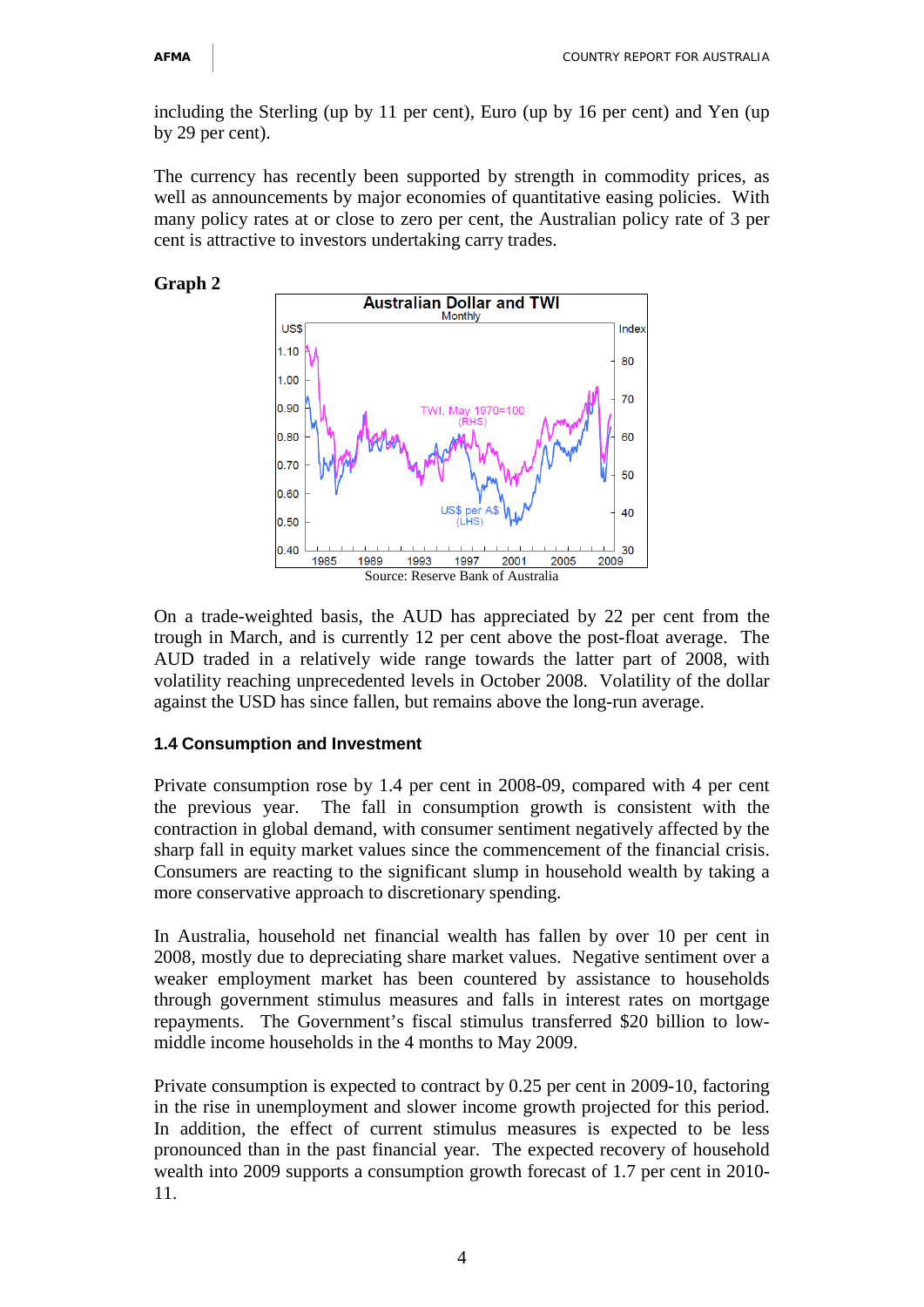#### **Graph 3**



Business investment experienced similar declines in 2008-09, growing by just 6.8 per cent compared with the 15.4 per cent growth achieved the previous year. The recent contraction in growth follows robust business investment activity reaching 40 year highs by the end of 2008. A key contributor to the pre-crisis boom in business investment was rising commodity prices and record profitability in the mining sector. With the fall in global demand and a responding drop in commodity prices over the past year, business investment has been negatively impacted.

Business investment is expected to contract by 18.5 per cent in 2009-10. More positive economic data has been released since this projection by the Australian Government Treasury in May earlier this year. In particular, data has indicated a better than expected performance by Australia's major trading partners. In addition, the overall health of the business sector remains good with recent business surveys suggesting improved business conditions. Large firms have had good access to equity capital and access to debt markets appears to be improving, helped by the better-than-expected economic conditions and increased willingness on the part of investors to accept risk.

While consumption and investment activity are expected to be somewhat subdued in the upcoming year, overall domestic demand should be supported by a 25 per cent increase in total public investment.

#### **1.5 Inflation**

The Consumer Price Index (CPI) was 1.5 per cent higher in June 2009 than 12 months ago. The underlying rate of inflation, which excludes volatile items, is slightly higher at 2.5 per cent. Underlying inflation is within the Reserve Bank of Australia's (RBA) inflationary target band of  $2 - 3$  per cent.

The moderation in inflation has been supported by a 21 per cent fall in fuel prices over the year. Inflationary pressure on producer prices has diminished significantly since the beginning of year at all stages of production. Overall, the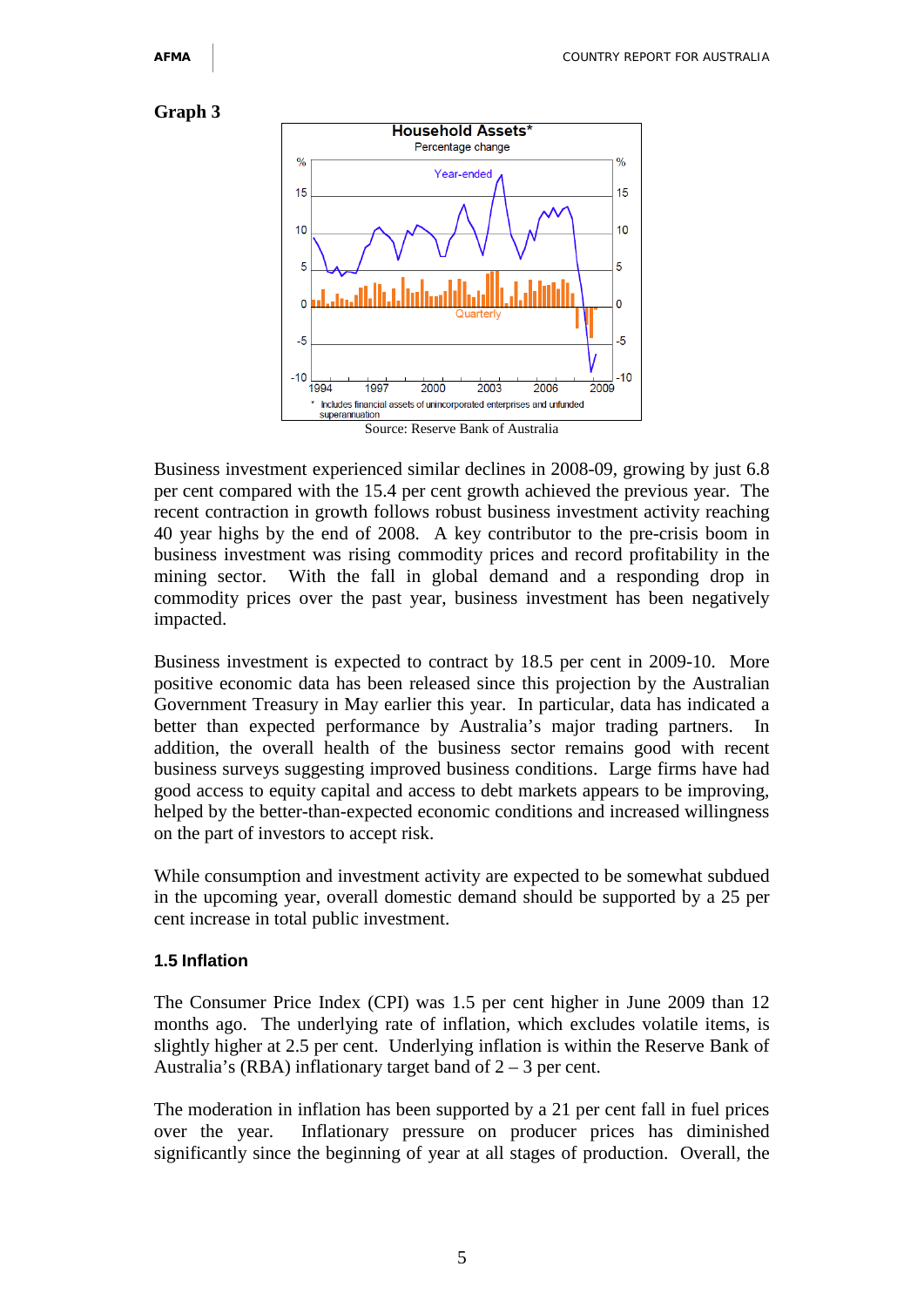cooling in economic growth more generally has had a dampening effect on inflation.

The rate of inflation has been forecast to remain well below levels seen in mid-2008, with price pressures easing further through 2009-10. Both headline and underlying inflation is expected to fall to 1.75 per cent in 2009-10 and 1.5 per cent in 2010-11. This forecast is supported by the expected moderation in wages growth in 2009-10. It is likely that inflation will remain within its target band.

# **1.6 Government Finance, Balance of Payments and the Labour Market**

The federal Government generated a budget deficit of \$32.1 billion, or 2.7 per cent of GDP, in 2008-09, reversing a surplus position the previous year of \$19.7 billion. The Government has announced an expansionary fiscal strategy to boost consumption and support economic growth more generally. The government stimulus measures, along with downward revisions to tax receipts of \$23 billion in 2008-09, has brought the budget into deficit after surpluses over recent years. The fiscal position is not expected to return to surplus until 2015-16.

As in other economies, the balance of payments on exports and imports has been negatively affected by the collapse in global demand beginning in late 2008. From October to February, export values fell in a broad range of countries by double digit amounts. In Australia, the export of manufactured products fell 15 per cent over the three quarters to June 2009. However, the slump in the export market for manufactured products has not had as severe an impact in Australia due to the low proportion of manufactured exports relative to total exports. Further, total exports have held up well due to continued strong demand for coal and iron ore commodities, supported by recent strength in infrastructure investment in China. As well, a rise in farm output has seen rural export volume rise by nearly 20 per cent over the three quarters to June 2009.

Export volume is expected to fall by 4 per cent in 2009-10, in line with a forecast contraction in output in Australia's major trading partners. A recovery in export growth has been forecast for 2010-11 in line with broader global economic recovery.



# **Graph 4**

Source: Reserve Bank of Australia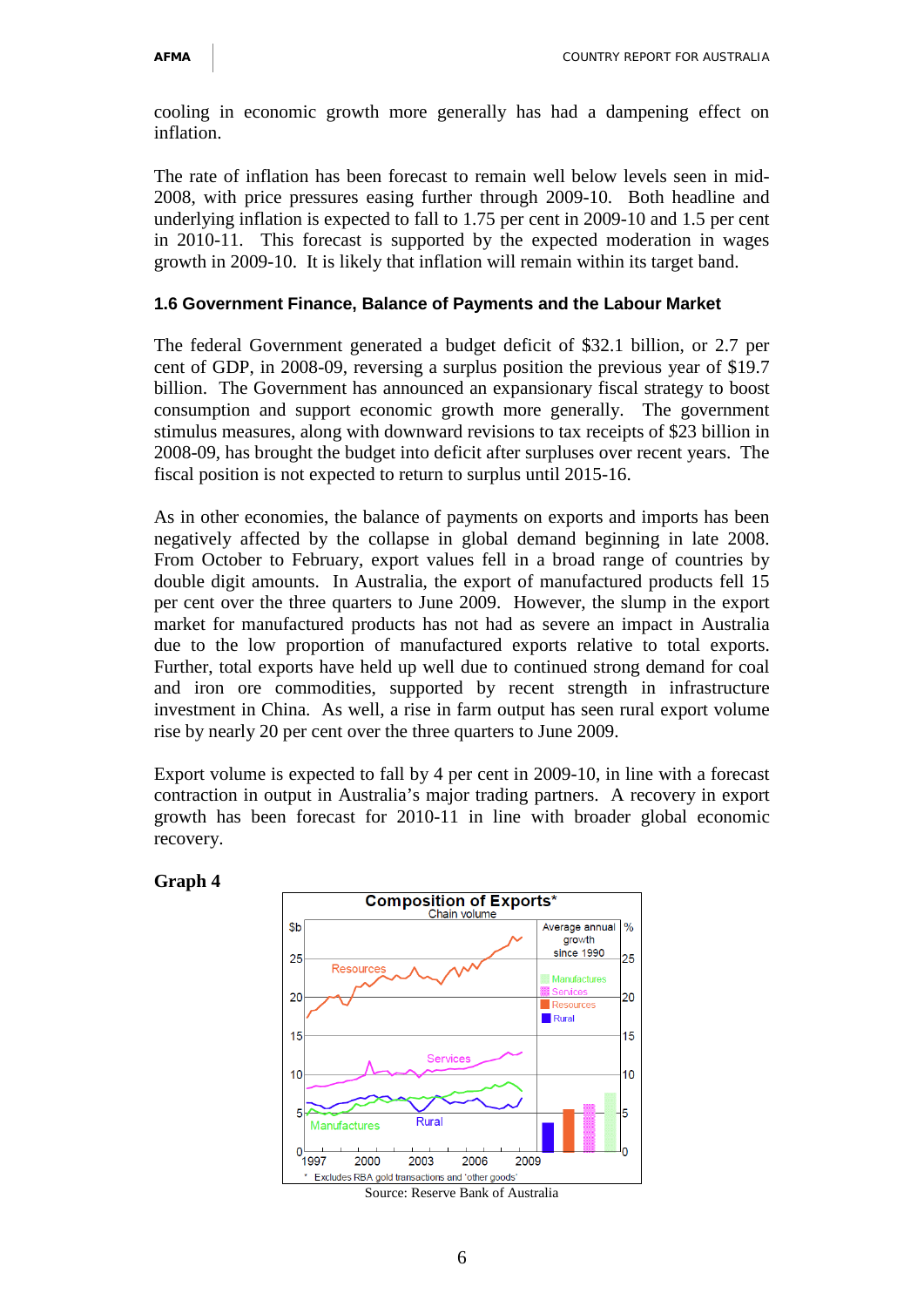Imports remained stable in the June quarter, after the largest falls since 1975 in the preceding two quarters. The moderation in imports has been supported by a weaker currency during the period. Despite a stronger currency in recent months, imports are forecast to contract by a further 6.5 per cent in 2009-10, factoring in the projected contraction in consumption. Imports are expected to pick up in 2010-11.

Recent developments in world trade has seen the largest terms of trade boom in 6 decades unwind in Australia. The terms of trade is expected to decline by over 13 per cent in 2009-10, with negotiated prices for the export of coal and iron ore down 45-60 and 35 per cent respectively. Despite the significant falls in prices, the terms of trade is still about 45 per cent higher than the average in the decade preceding the commodities boom in the early 2000s.

With the value of imports declining more than that of exports, the trade surplus narrowed the current account deficit to a 7 year low of 2.2 per cent of GDP at the end of 2008. The current account deficit is expected to widen to 5.25 per cent of GDP in 2009-10.

The contraction in employment growth of 0.2 per cent in 2008-09 was smaller than expected, considering previous unemployment forecasts. The modest increase in unemployment to 5.8 per cent in August, from a low of 4.1 per cent a year ago, can be explained by businesses utilising more flexible work practices (as reflected in the decline in total hours worked) to cut down on labour costs rather than terminate employment. Employment growth is projected to fall by a further 1.5 per cent in 2009-10, to recover in 2010-11 with growth at 0.5 per cent. Despite the forecast employment growth, it is not expected to be enough to absorb new entrants to the labour market, and unemployment is expected to peak at 8.5 per cent in 2010-11.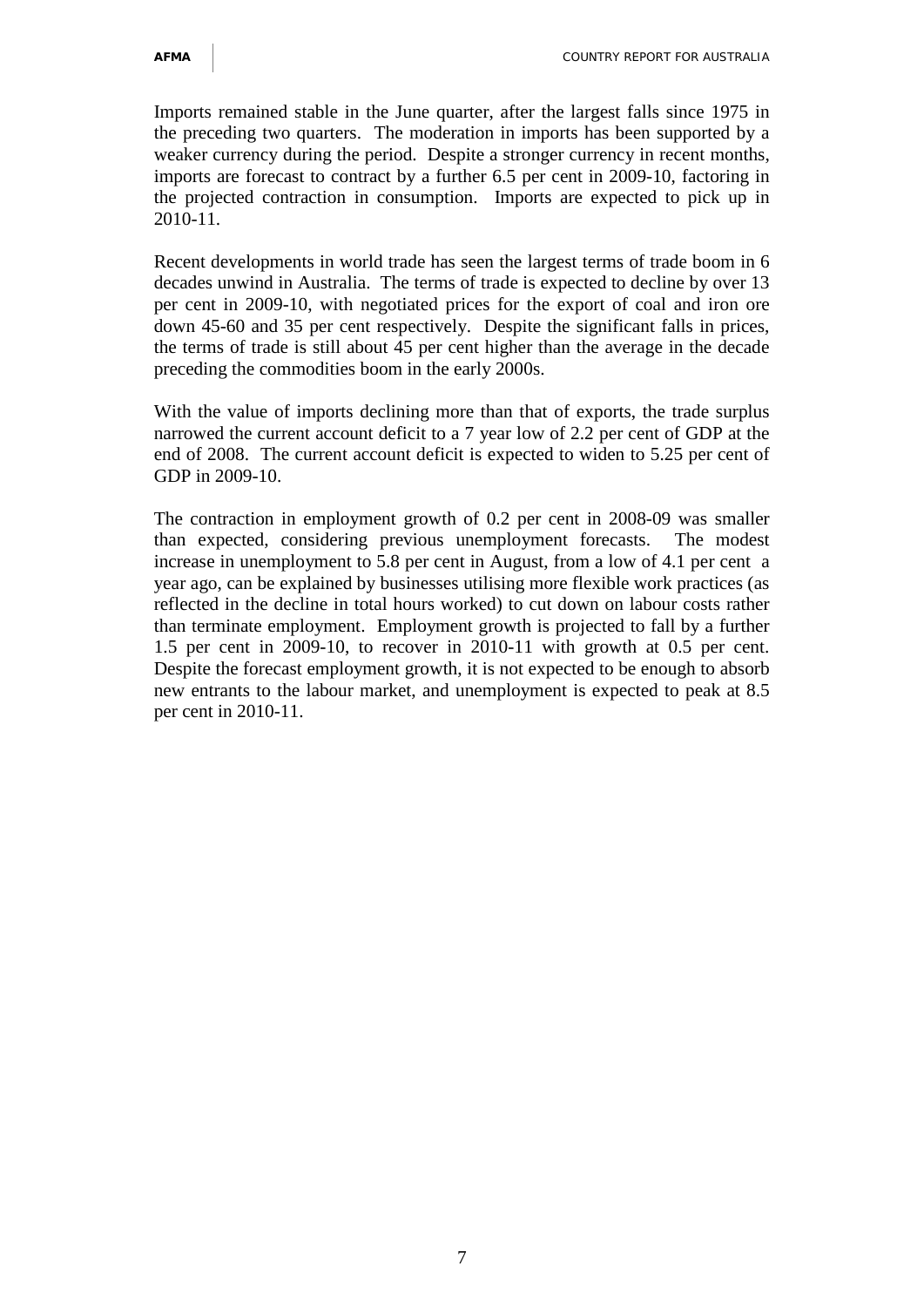#### **2. Outline of the Securities Markets**

#### **2.1 Price Trends of Equities**

Equity market values had been falling since the end of 2007, reaching a trough in March earlier this year. The ASX 200 index, the benchmark index for the Australian share market fell significantly, demonstrated by a 54 per cent fall from peak to trough. The performance of the domestic equities market echoed similar movements in global markets, with the MSCI world index falling by 56 per cent over the same period. Since the trough in March, the ASX 200 index has recovered by more than 35 per cent.

The simultaneous falls in global equity values indicates a global crisis with a relatively uniform impact on individual share markets. Whilst the financial crisis started in credit markets with the collapse in values of financial assets, falling asset prices were later transmitted to the equities market. Similarly, the easing of credit conditions precipitated the recovery in equity market values.





In line with trends in international markets, daily market volatility since the beginning of the year has been maintained at below the average recorded post the commencement of the financial crisis. Market volatility peaked following the collapse of Lehman Brothers with daily price movements of more than 3 per cent. Despite greater stability since the beginning of the year, volatility with current daily movements at over 1 per cent is nearly twice its long-run historical average.

The fall in equity values has been broad-based in the domestic market, but impacting financial and industrial stocks the most. The recent recovery in prices has also been broad-based, but improvements to financial stocks have been most significant due to improved sentiment from developments overseas. Resource companies have also benefited from the recent rise in values, reflecting the strong performance of commodity exports.

Earnings for the top ASX 200 companies in 2008-09 have been subject to widespread downward revisions. There is wide variation in analyst assessments,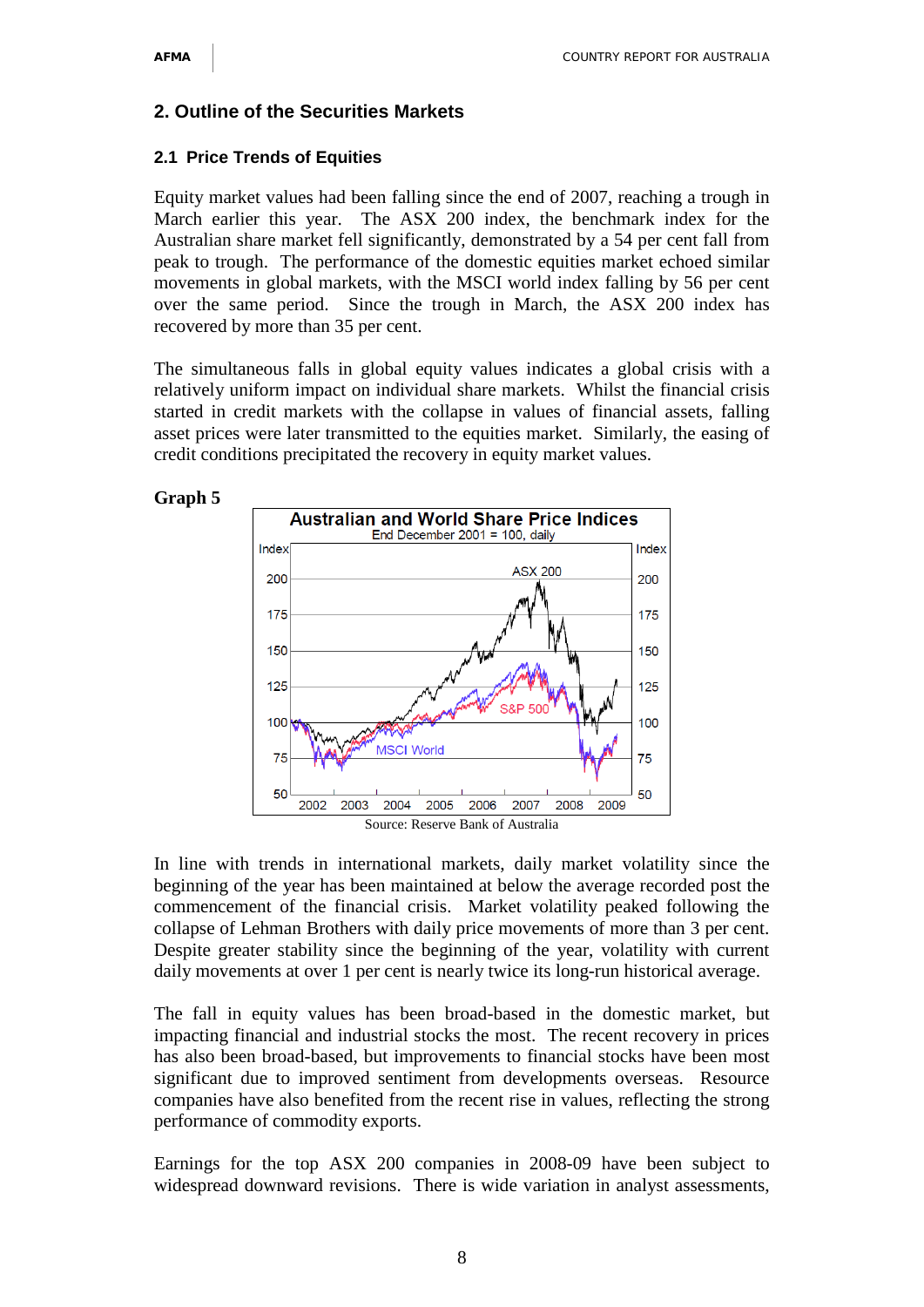and considerable uncertainty remains. In general, profits are forecast to drop by 14 per cent in response to weakening domestic demand and the contraction in commodity prices. Profits are expected to fall by another 6 per cent in 2009-10, but rebounding significantly the following year.

Whilst the share market has recovered from the lows, the weakness in projected profits provides a dampening effect on market outlook. It has been suggested that, from trends observed in previous market downturns, it can take between 3 to 6 years for the share market to completely recover losses.

### **2.2 Trends in Interest Rates**

The RBA has eased policy rates since September 2008, reducing the cash rate by 425 basis points. The current cash rate of 3 per cent has been maintained since April. Over the past few months, stronger than expected economic data and improved sentiment globally has reduced the likelihood of further reductions to the policy rate.

Money market conditions deteriorated sharply in late 2008, with liquidity dropping in response to concerns in the inter-bank market about counterparty risk. The spread of BBSW, the Australian benchmark short-term rate, over overnight index swap (OIS) peaked at 90 basis points. Spreads have now fallen to just over 10 basis points, a little higher than the pre-crisis average.



# **Graph 6**

Despite improved funding conditions generally, spreads remain elevated in the RMBS market at 130 basis points above BBSW. The securitisation market remains dislocated, despite the low arrears rate of domestic securitised assets at less than 1 per cent. Spreads also remain elevated in the asset backed commercial paper market, which at 60 basis points above BBSW compares with the pre-crisis average of about 5 basis points.

Reflecting the thawing of credit markets since the beginning of the year and the progressive easing of monetary policy, mortgage rates are currently at the lowest levels since 1964. To illustrate, the standard variable rate for full documentation loans in August was 381 basis points lower than a year ago. There have been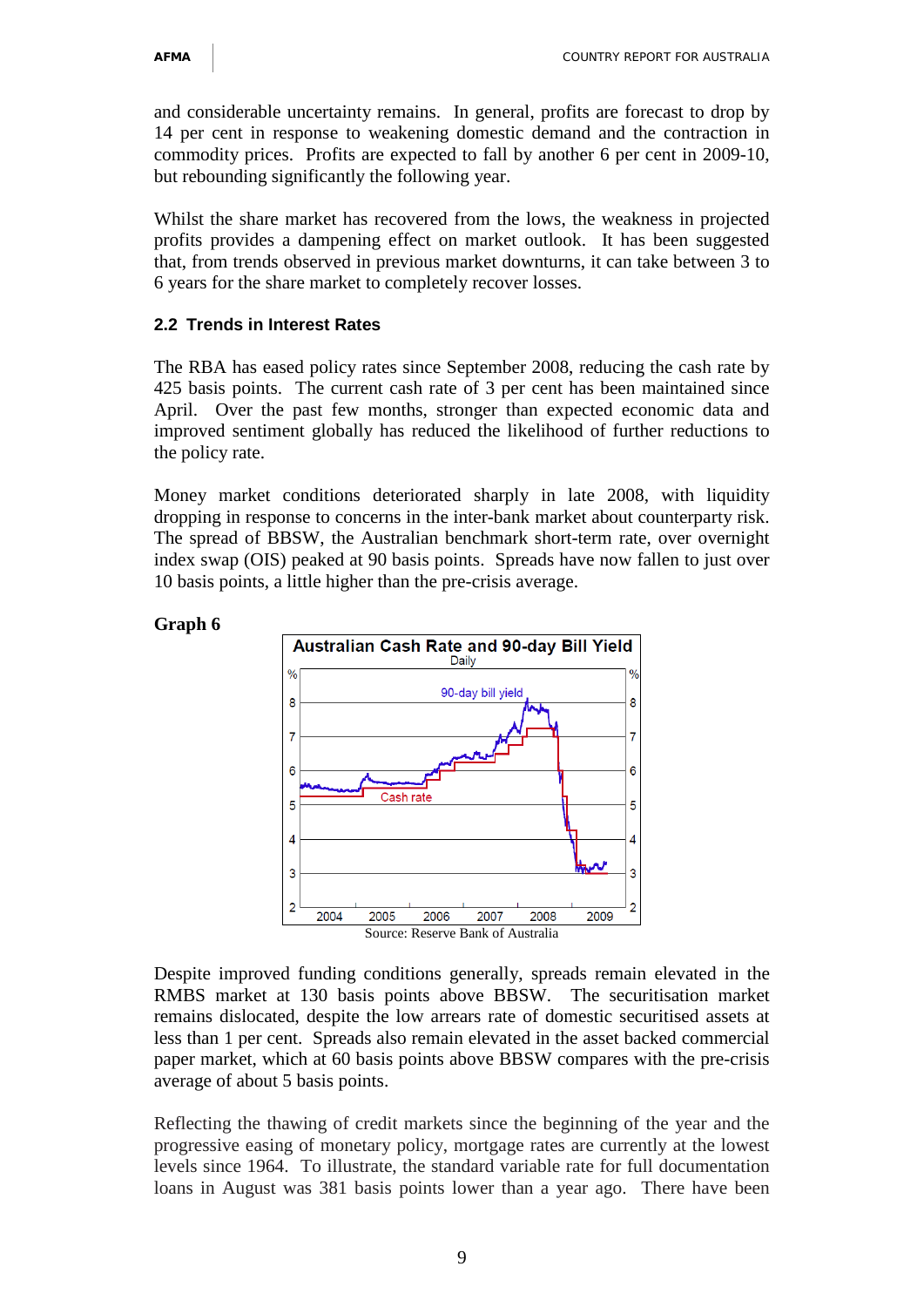similar falls in the large and small business loan markets, with rates in August 341 and 300 basis points lower respectively. Tighter financial conditions have recently resulted in the easing of competition which has been particularly acute in the residential mortgage market, but also in the business loan market.

Bond market yields for Australian Government debt at the longer end of the maturity spectrum has been trending upwards since the beginning of the year, in line with global trends. The higher yields can be explained by improved economic sentiment increasing investor appetite for non-government debt, and also heightened concerns about increasing public debt levels. This is in contrast to the shorter end of the market, where yields have remained unchanged with continued expectations of low policy rates.

In line with the deterioration in money markets towards the end of 2008, spreads on term debt issued by banks rose sharply during that period. For example, spreads to five-year CGS rose above 250 basis points, compared with the precrisis average of around 60 basis points. More recently, strong investor appetite for Australian bank debt resulted in the lowest spreads to CGS since early 2008. Investor appetite has not been confined to just guaranteed debt, but also unguaranteed debt. Both guaranteed and unguaranteed 3 year bonds issued by banks are trading at about 100 basis points above CGS. At the longer end of the market, unguaranteed debt is still more expensive than guaranteed debt.





Yields on highly rated corporate debt have fallen dramatically over 2008-09, reflecting easing credit concerns. At year-end, AA-rated corporate bonds were a little over 170 basis points over CGS, which represents a contraction of 42 basis points.

# **2.3 Activity Levels in the Markets for Stocks and Bonds**

In conjunction with the fall of equity values, share turnover of \$1.1 trillion on the Australian Securities Exchange (ASX) was down 30 per cent in 2008-09 from the previous year. The turnover in exchange-traded share options recorded a steeper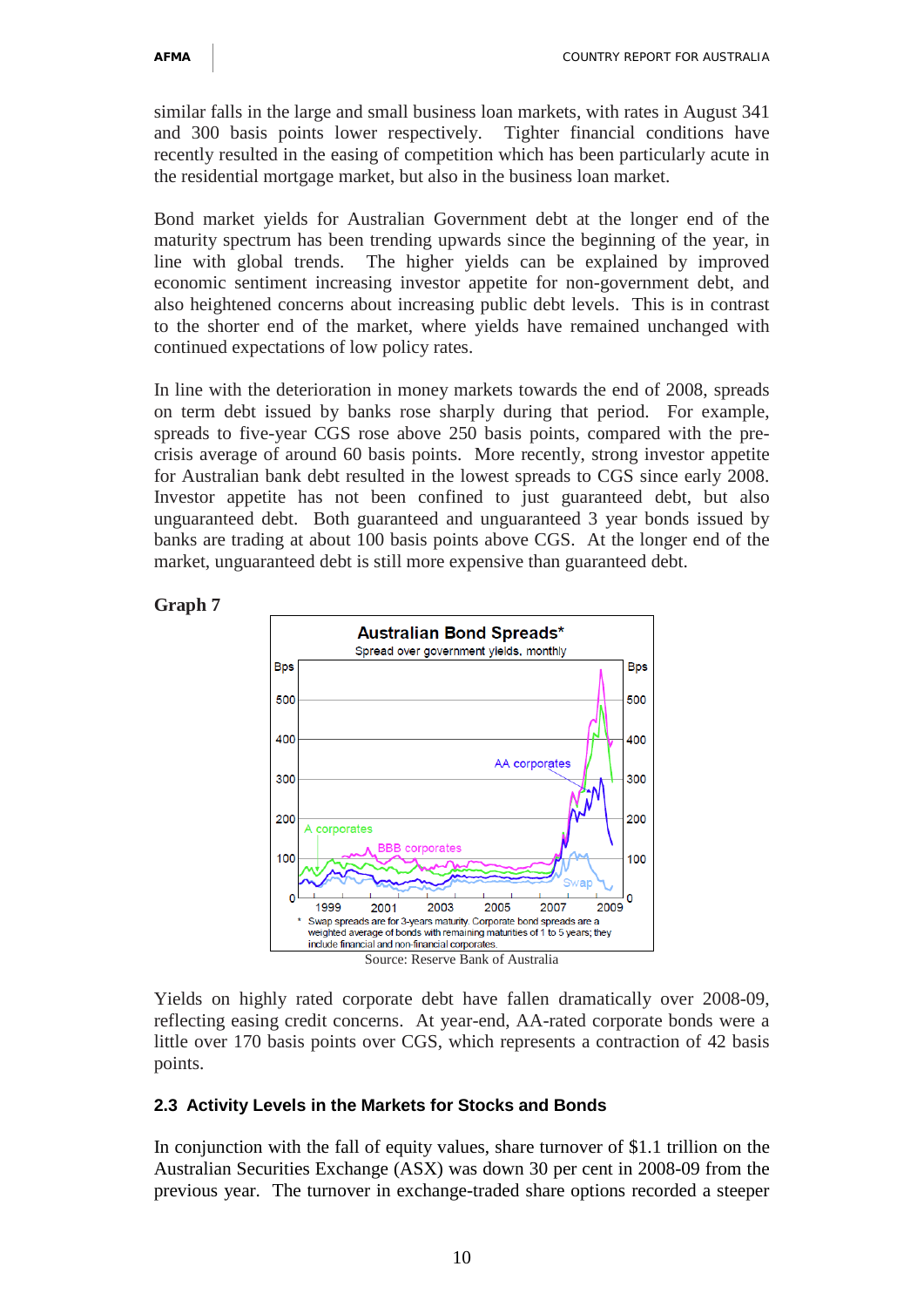decline, taking overall exchange-traded equities to a little under \$1.5 trillion. Similarly, OTC equity derivatives also experienced a marked drop of 21 per cent over the year. The fall in trading value may be related to a greater aversion to risk by investors, with the stock of margin loans held by investors recording a corresponding fall of more than 40 per cent.

In contrast, secondary market turnover of \$792 billion for Australian federal Government bonds represents an increase of over 10 per cent. The collapse of Lehman Brothers saw a dramatic flight to the quality of government securities as uncertainty over the global banking system reached extreme levels. This flight to quality reduced turnover of non-government debt securities by 6 per cent.

# **2.4 Activity Levels in Equity and Debt Capital Markets**

The equity raising market has recorded buoyant activity, with nearly \$78 billion raised over the year to August 2009. This is a 43 per cent increase from the previous 12 months. Strong issuance by banks, which raised \$27 billion over the past year compared to an annual average of \$4 billion since 2002, contributed to growth in equity raising. Corporates have responded to tightening credit markets by deleveraging, and raised nearly \$45 billion of equity over the period. It is estimated that equity raisings so far this year has reduced corporate debt levels by 10 per cent.

At 99 per cent of total equity raised, secondary raisings proved popular. Rights issues have been especially robust, particularly in the first 2 quarters of 2009 with \$17.7 billion raised. Equity raisings over the year has been led by the real estate sector, followed by materials, industrials, financials, and energy and power sectors.

# **Graph 8**



The value of bonds issued by the federal Government in the 12 months to August 2009 amounted to nearly \$37 billion, compared with just \$5.8 billion in the preceding 12 months. The Government had, prior to the financial crisis, issued on average about \$5 billion of securities each year in order to maintain supply and liquidity in the government bond market during a period of budget surpluses. The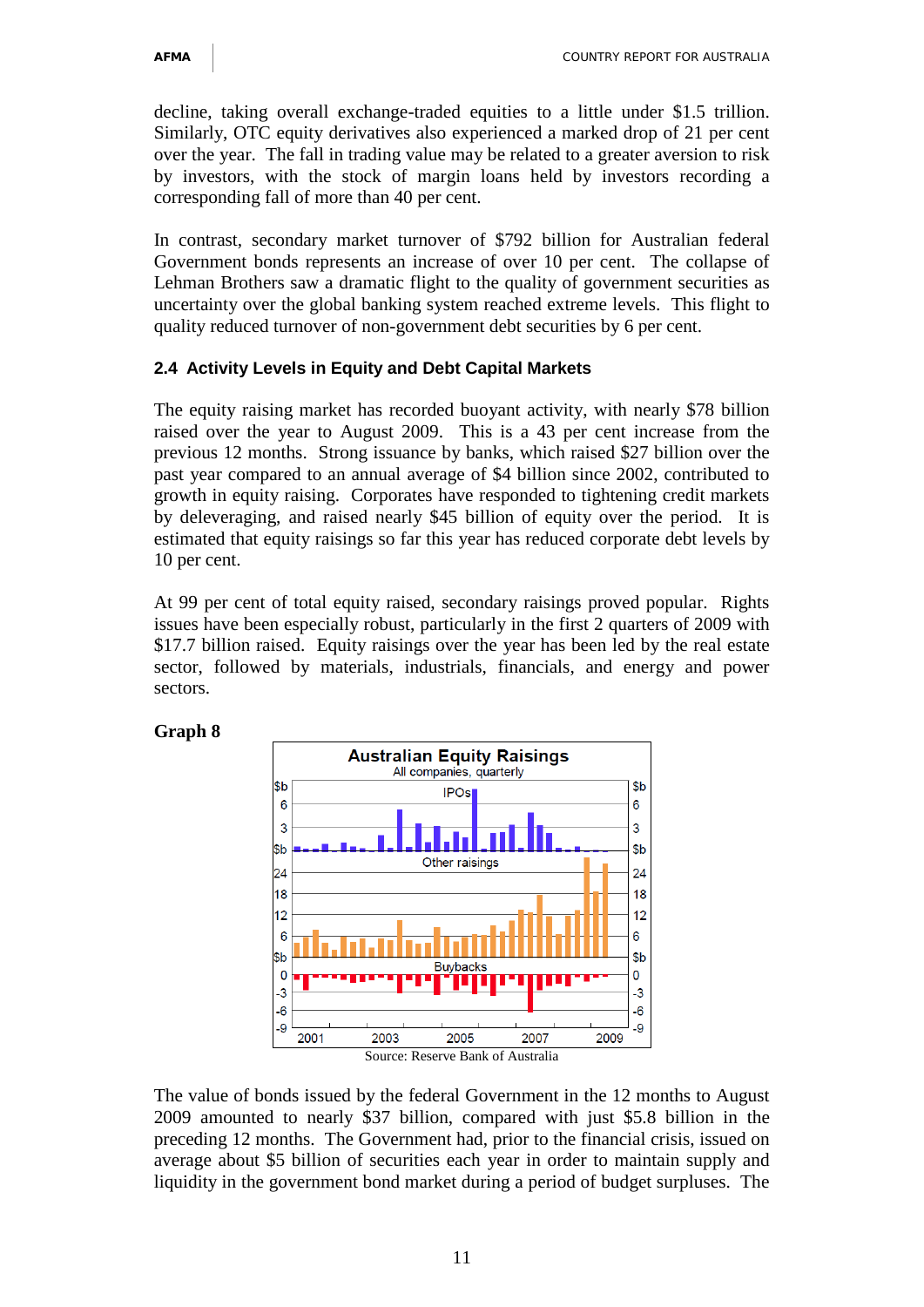sizeable increase in government bond issuance is reflective of the scope of the Government's stimulus measures.

Debt raising in the capital markets for non-government participants was led by financial intermediaries. Bank issuance has been strong since the commencement of the government guarantee of wholesale funding, raising about \$140 billion from capital markets since the beginning of 2009. The proportion of bank wholesale funding liabilities that has been guaranteed sits at about 12 per cent. The guarantee has been instrumental in enabling financial intermediaries to fund through capital markets. In recent months, an increasing proportion of bonds issued by banks have been unguaranteed.

The tightening of credit markets since the commencement of the financial crisis has reduced the percentage of business funding from bond markets. With the trend towards deleveraging, corporate bond issuance has remained modest in the past few months. During this period, around half of funds were raised offshore.

The securitisation market remains dislocated, with \$1.9 billion of the \$2.6 billion issued since October last year being purchased by a government agency. The Government has already injected \$6.7 billion into the securitisation market, accounting for 10 per cent of the total domestic market. Private investor appetite over recent months has been limited to short term and high quality securitisation assets. Total Australian RMBS outstanding has fallen by 40 per cent since the peak in mid-2007.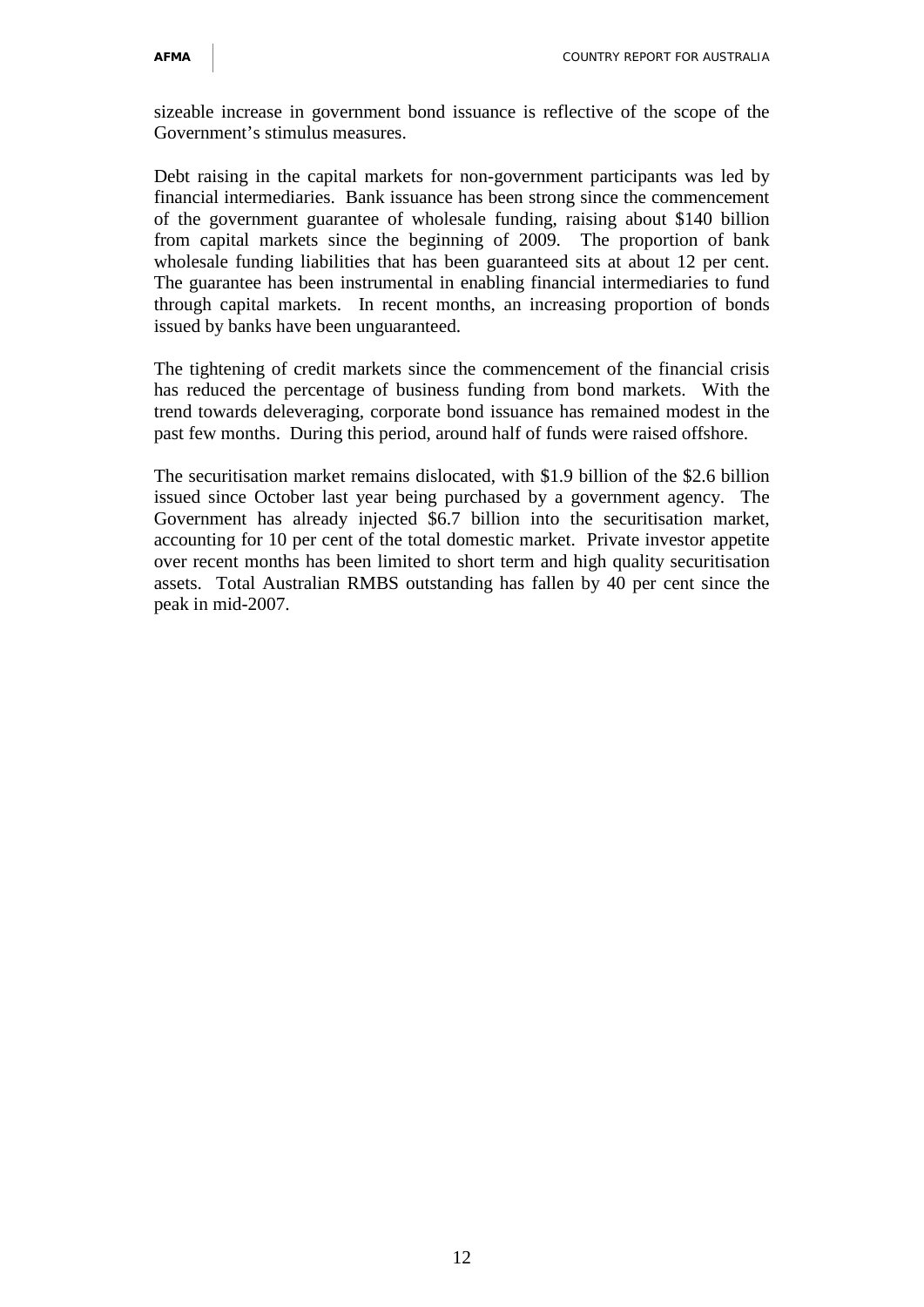# **3. Prospects for the Securities Industry**

A wide range of regulatory and taxation factors will help to shape the evolution of financial markets over coming years. The paragraphs below briefly identify some of the more significant developments in this regard.

#### **3.1 Government Measures to Address Credit Market Dislocation**

Following the collapse of Lehman Brothers and the consequent dislocation in credit markets in September 2008, governments globally have undertaken unprecedented measures to support financial institutions and to improve liquidity in frozen money markets. The Australian Government Guarantee Scheme for Large Deposits and Wholesale Funding, put in place on 13 October 2008, was designed to promote financial system stability in Australia and to ensure that Australian institutions were not placed at a disadvantage to offshore competitors which had access to similar government guarantees. The guarantee of deposits also ensured confidence in the financial system more generally, and discouraged a widespread withdrawal of funds from banks.

These domestic measures, in conjunction with initiatives undertaken globally, should ensure against further deterioration of markets and a broad-based recovery in the medium term.

### **3.2 Regulatory Response to Global Financial Crisis**

The year in review has not only seen significant upheaval in market conditions but also dramatic changes in the regulatory environment. Global responses will have a major influence on the regulation of Australian financial markets.

The assessment by the International Organization of Securities Commissions (IOSCO) of unregulated markets and products has focused attention on the regulatory framework for OTC markets. Current developments in this area are focused on reducing operational and counterparty risk on OTC derivative markets, for example, by establishing central counterparties for the clearing of credit derivatives. In Australia, Government authorities have conducted review which shows that domestic wholesale OTC markets have shown resilience and integrity during a period of great strain in global financial markets.

In responding to regulatory changes in global markets, the challenge for Australia is the need to preserve its advantages as a relatively small but flexible, adaptive and well regulated financial market.

# **3.3 Regulatory Response to Market Volatility**

The drying up of liquidity in money markets towards the end of 2008 caused widespread volatility in other markets. Substantial volatility experienced in equity markets resulted in concerted action by regulators worldwide to curb short selling activity, which was perceived to be a key driver in further depressing prices in a market downturn. In Australia, the Australian Securities and Investments Commission (ASIC) banned both naked and covered short selling of all stocks listed on the ASX in September 2008. Whilst the ban on covered short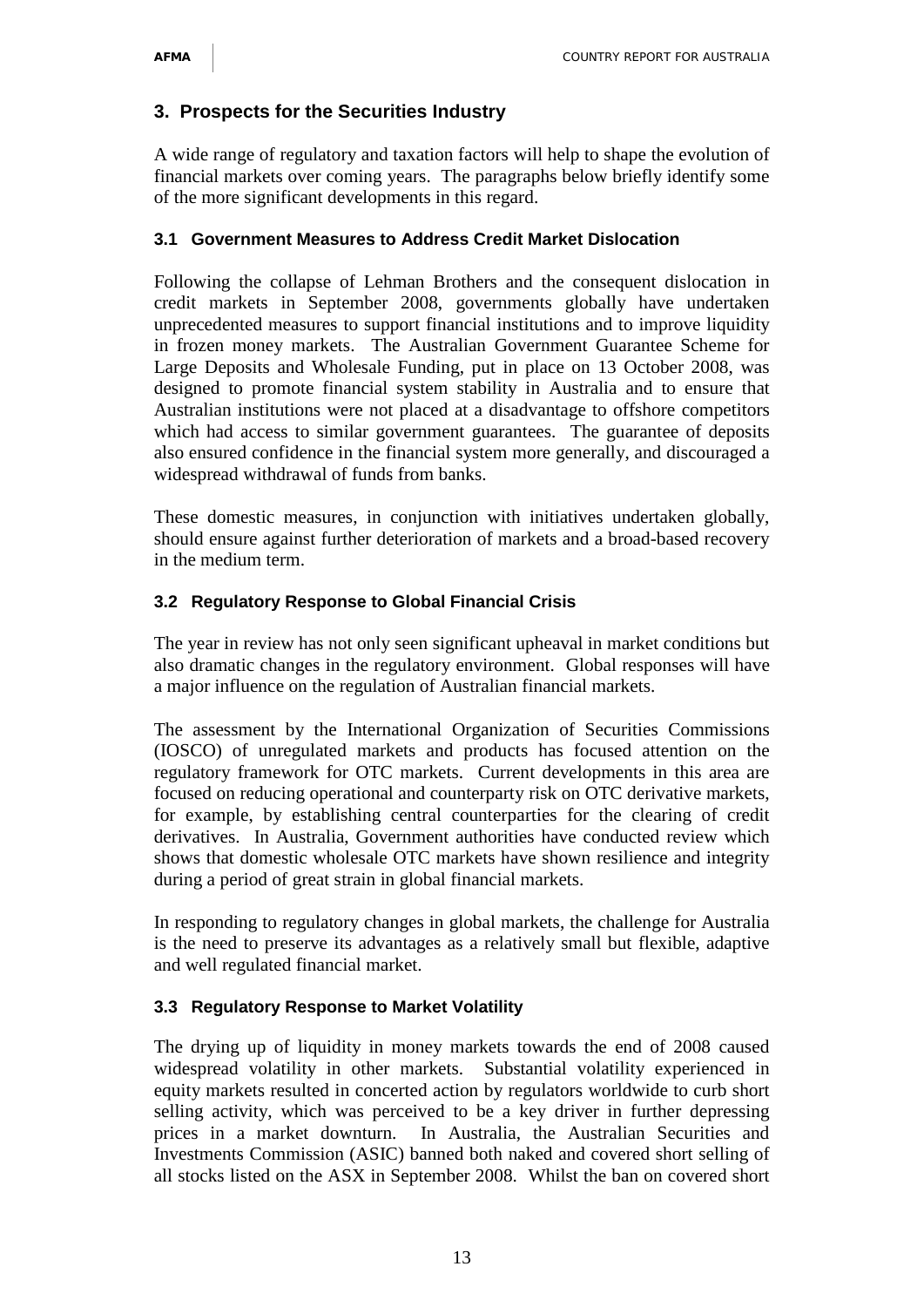selling has now been lifted, a permanent ban on naked short selling has been put in place. The Government is now implementing a broader framework to govern the regulation of short selling, which will involve the development of a disclosure framework.

The Government has also been attuned to concerns raised around the impact of equity market devaluation on retail investors in leveraged financial products, such as margin lending. Although the instances of hardship created by the market downturn has been limited, the Government is working with industry to enhance disclosure around risks and the framework for regulating credit providers. In Australia, the retail market is able to invest in a range of financial products with varying risk attributes. Within the context of the effects of recent market volatility, the Government more generally is reconsidering the need for the industry to be more proactive in assessing client suitability for a range of complex products.

# **3.4 Equity Market Supervision**

The Government recently announced that ASIC will take over the ASX's supervisory powers and perform supervision of real-time trading on all of Australia's domestic licensed markets. ASIC will be responsible for both supervision and enforcement of the laws against market misconduct. The securities industry supports the proposed changes, which provides a regulatory framework to meet the needs of a changing and increasingly more complex landscape for market supervision, as well as the emergence of new trading platforms.

# **3.5 Taxation Reform**

The Government is currently undertaking a comprehensive review of the tax system, which will reconsider the balance of taxes on the returns from work, investment and savings, and consumption. Significantly, the Government has recognised the need for Australia to be better equipped to attract investments and international business. The industry has put forward proposals to make crossborder intra-bank funding more cost effective.

# **3.6 Australia as a Financial Services Hub**

The Government is progressing its program of initiatives to develop Australia as a financial services hub. A range of measures have already been implemented, including the reduction of interest withholding tax on distributions by Australian managed funds to non-residents. A range of more substantial measures is currently being developed with industry.

# **3.7 Selected Other Issues**

• The Australian Government has continued to work towards its commitment to establish a broad-based emissions trading scheme in Australia. The development of an emissions trading market should create new business opportunities for the industry. The Government has announced that a cap-and-trade market will commence in 2012.